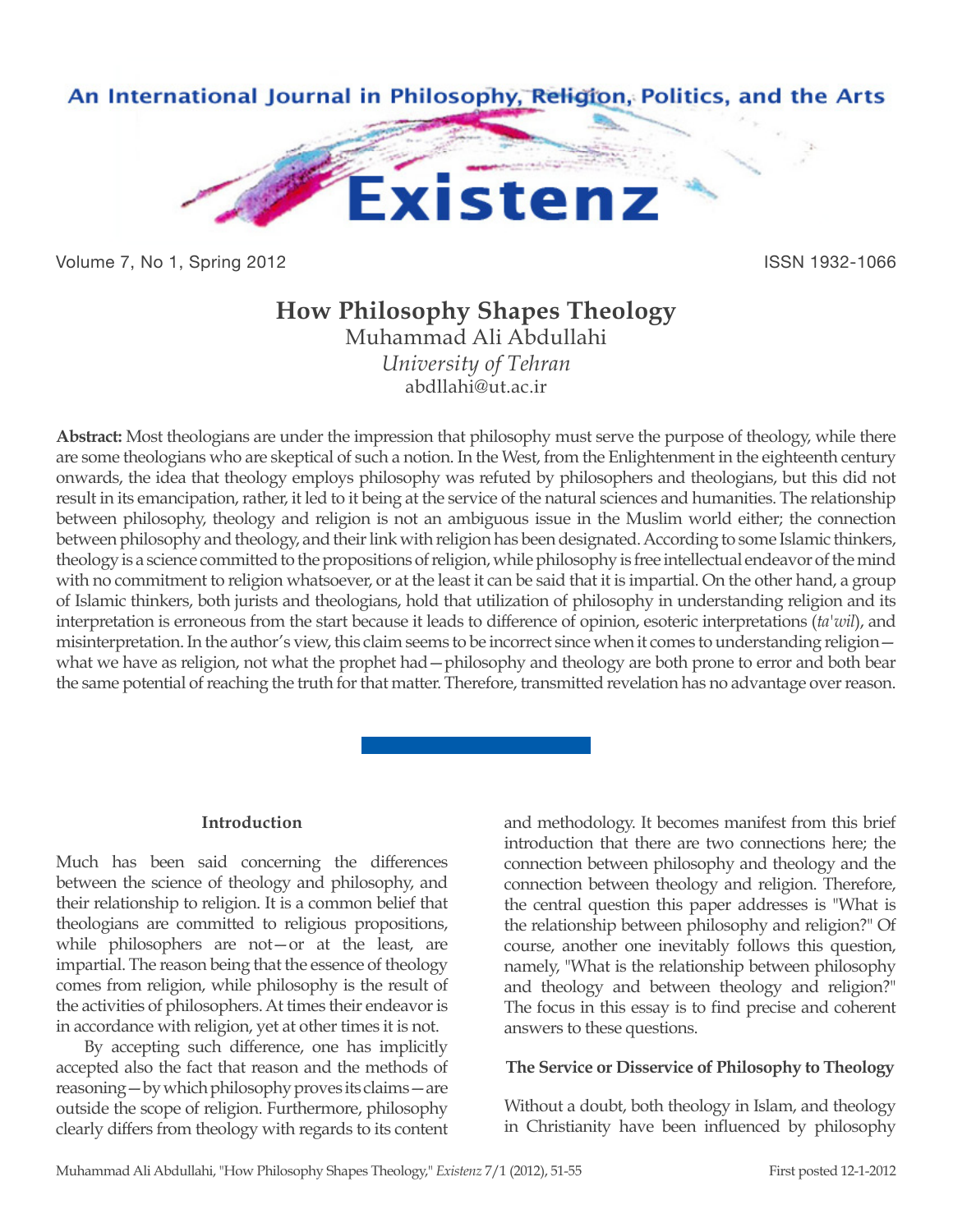throughout history. Christian theologians such as Justin the Martyr and Augustine, as well as Thomas Aquinas have freely made use of philosophy in their works.<sup>1</sup> Even in the modern era, theologians such as Butler have been influenced by different philosophical schools of thought, especially the primacy of reason (*Esalat al-Aql*) of the eighteenth century. Muslim theologians also, especially Khajeh Nasir al-Din al-Tosi, employed philosophical concepts in their expositions of religious subjects. Nevertheless, in all of these cases, they did so with the aim of clarifying and defending religion. They used philosophical concepts and even foreign rational systems to present their theology and theological assertions as understandable and reasonable. However, to the extent that they used philosophy for their own goals, they confronted challenges and complications as well. But despite all these problems, through the use of philosophical systems in conceptualizing, clarifying, and ontologically and epistemologically interpreting the universe and man, theologians and theologians have succeeded in doing theology a great service. It is clear that such a relationship entails theology's exploitation of philosophy and its adherence to philosophers. This task though was made possible by theologians making religion to their own benefit; something they were relatively successful with.

In any event though, there are some who deny the exploitation of philosophy by theology and see grave danger in such endeavor. For example, John Macquarrie writes:

It is common perception that the subject of theology is only the revealed word of God, and that if human philosophies are allowed to have their effect on Christian faith, they will only make it more vague and cause its deviation. Much effort was made to put theological teachings aside from divine revelation and to marginalize elements of human thought from those teachings.2

In the Islamic world too, the use of philosophy as a tool by theology in clarifying and defending religion faced much opposition. Some Shiiah scholars, whom today are known as followers of the school of tafkīk (i.e., separation) in its moderate sense of course, believe that any knowledge that is not sourced in revelation and prophetic teachings, and rather is sourced from human thought, taste and unveilings, is the source of great conflict and deviation.<sup>3</sup> According to this group's perception, scientific realities and human knowledge are only accurate and reliable if and only if they stem from divine revelation and divine knowledge. One of the followers of this school of thought writes:

The sound individual must refrain from obtaining divine guidance and reaching religion, which is the basis of cognition of God, from other than the Qur'an and those vested with knowledge.<sup>4</sup>

Therefore not only is the use of philosophy by theology erroneous, but even referring to reason and human knowledge for understanding religion is totally baseless and leads to deviation.<sup>5</sup>

In the West, in addition to the theologians, there was another group who were also opposed to philosophy serving theology. From the Enlightenment and on, philosophers and scientists also voiced their opposition to the aforementioned notion, but instead of this resulting in the freedom of philosophy, it ended in it being at the disposal of the natural sciences and humanities.

To sum it up, both in the West and Islamic world, theologians, jurists, and scientists have opposed the use of philosophy by theology in understanding, defending and explicating religion. In this paper, we will not address the rationale of scientists and scholars in the field of the natural sciences and humanities. What this paper intends to cover, is the opposition of theologians in regard to philosophy. The usual reason for the opposition of both theologians in the West and theologians in Islam has been based on the claim that the religion of God cannot be understood by the fallible human mind, and that if religion and its assertions are to be correctly comprehended, it can only be done in the framework of canonical law and textual evidences. Man must only receive revelation directly, and

<sup>1</sup> Muhammad Elkhani, *Tarikh-i-Falsafeh dar qarùn-iwusôa*, Tehran: Samt Publications 2003, p. 92.

<sup>2</sup> John Macquarrie, *An Existentialist Theology: Comparison of Heidegger and Bultmann*, Harmondsworth, Middlesex: Penguin 1973, p. 19.

<sup>3</sup> Muhammad Riza Hakimi, *Maktab-i-Tafkik*, Tehran: Farhang-i-Islami Publication office 1996, p. 51. [Henceforth cited as *MT*]

<sup>4</sup> Hasan Ali Murwarid, *Tanbihát Hawl al-Mabda'a wa al-Ma'ad*, Foundation of Islamic Research, Ustán Quds: Mashhad 1997, p. 41.

<sup>5</sup> See Sa'd al-Din Taftaazni, *Sharh al-Maqasid, Vol. 1*, Qum: Sharif Razi 1991, p. 176; and 'Azd al-Din Eji 'Abd al-Rahman, *Sharh al-Muwa'qif, Vol. 1*, Qum: Sharif Razi 1994, p. 38.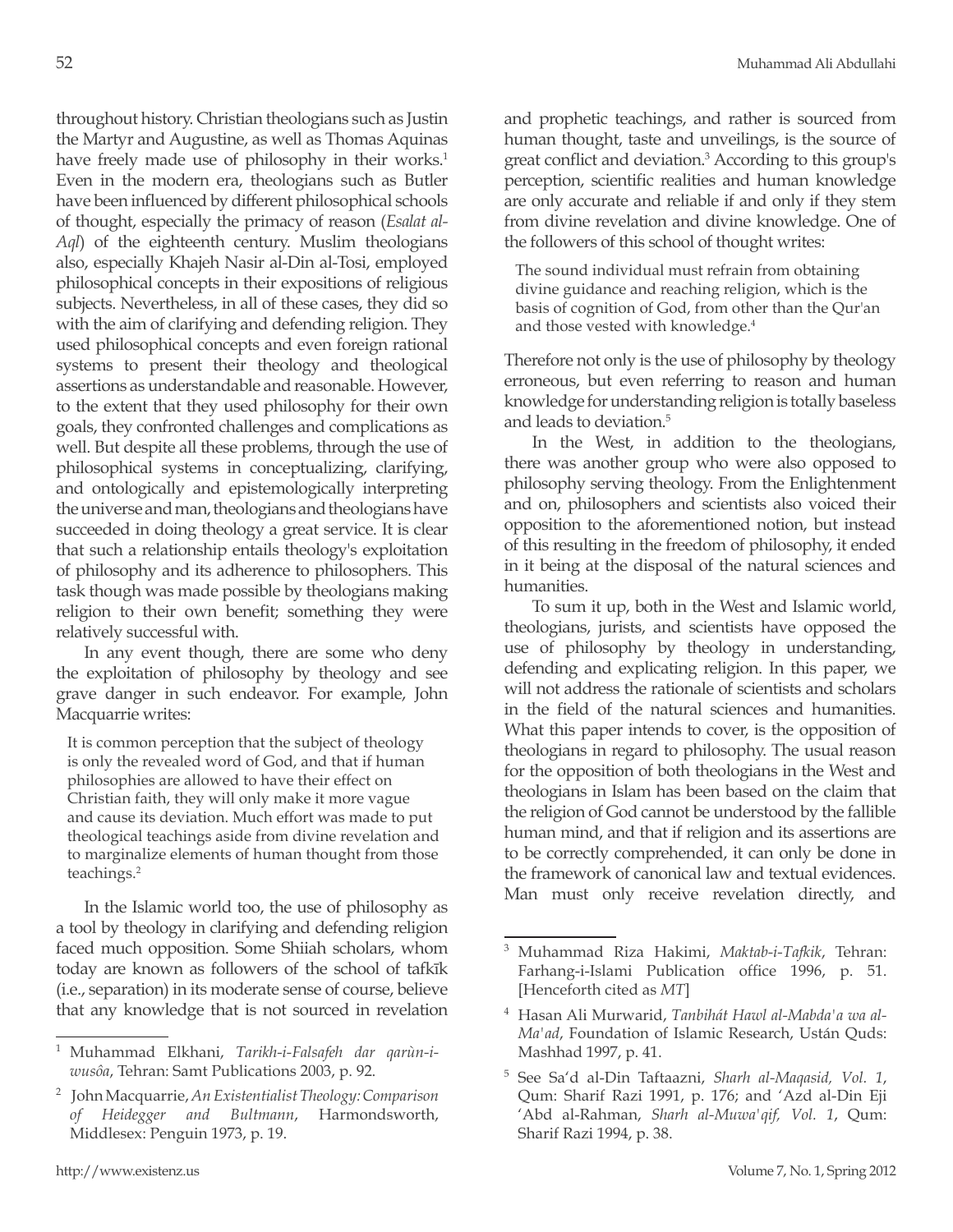should not factor his mind or human findings into his understanding of religion.

The claims of theologians can be summarized as follows: (1) Divine revelation is pure and unadulterated and should not be mixed with human knowledge. (2) Giving intellect and philosophical concepts a role in understanding religion is the cause of conflict and diversity. (3) Employment of reason and human knowledge in understanding revelation necessitates esoteric exegesis (*ta'wil*) and interpretation (*tafsir*).

All of these ramifications and implications show how philosophy and other human sciences should not be utilized in the comprehension, interpretation, explication and defense of religion (*MT* 53 ff).

# **Transmitted Revelation has no Distinction over Reasoning in Understanding Religion**

Five primary assertions against the use of philosophy in understanding religion are as follows:

1. The assertion that theology is committed to religion while philosophy is a product of unrestricted logical thinking is in essence an incorrect notion. While philosophy is initially indifferent toward the divinities (or the lack of), by disproving the various fallacies and doubts presented against the divinities and in turn establishing the existence of God, philosophy in turn is rendered a divine science. However, if this is not established [and the existence of a creator is not proven], this science would be considered atheistic. Meaning, if determining the existence of God is followed by proving divine intervention and the necessity of divine revelation, philosophy simply cannot maintain indifference toward religion.

Furthermore, how can a theologian rely on the message of revelation without first confirming its foundations and principles (i.e. the existence of God, the necessity of revelation, etc.)? If a theologian—like a philosopher—relies on logical reasoning with respect to the foundations and principles of revelation, what then is the difference between a theologian and a philosopher? After all, a plethora of Muslim philosophers, who in the framework of their own philosophical reasoning have proven the existence of God and divine revelation, attest to its legitimacy and substance. In his book *Asfār*, the renowned Muslim philosopher Mulla Sadra states:

understanding may present itself in the form of a [divine] message, otherwise known as Prophethood (*nubuwwa*), and other times it is intellectually acquired, otherwise known as wisdom (*Hikmat*) or guardianship (*wilayah*). Indeed, one who finds contradiction between philosophy and jurisprudence lacks the ability to harmonize jurisprudential declarations and philosophical proofs.<sup>6</sup>

In another section of his book Mulla Sadra states:

Curse be upon that philosophy whose principles do not correspond with [the divine] book and [prophetic] tradition. [*MS* VIII 357]

Such expressions make it evident that the commitment of philosophers to religion is no less than that of theologians.

2. It is self-evident that religion, a compilation of that which God descended upon the Prophet (SAWA) by means of revelation, is pure from adulteration and true in essence. Also self-evident is that man's science and knowledge is imperfect, therefore capable of mistake. These two truths, however, do not imply that one should refrain from the use of philosophy in understanding and interpreting religion. Consider the following:

Firstly, as previously stated, religion as that which God descended upon the Prophet (SAWA) by means of revelation is true in essence and pure from adulteration. Such revelation—with the mentioned qualities—is exclusive to the Prophet (SAWA). Secondly, that which is accessible as a resource to man are the transmissions of these divine revelations. And although he can understand them, the bounds of an average man's understanding are incomparable to that of the Prophet (SAWA). By dealing with the words and phrases of the transmitted revelation, man's understanding may lead him to the truth intended by the divine—and other times not. This is due to the fact that the human being's understanding is not infallible from error or mistake. Through implementation of various methods in assessing divine revelation, man can expand his understanding of religion, which may in turn lead him to either correct or incorrect conclusions.

When we were aware of the precise reality lying behind the Prophet's (SAWA) revelation, man's

We have repeatedly noted that philosophy does not conflict with true divine faiths. In fact, the objective of both is one in essence: the understanding of God and His divine attributes and actions. This

<sup>6</sup> Mullah Sadra Muhammad Shirázi, *al-Hikmat al-Muta'aliyah fi al-Asfár al-'Arba'ah*, Tehran: Bunyádi-Hikmat-i-Islami-i-Sadra 2001, p. 413. [Henceforth cited as *MS*]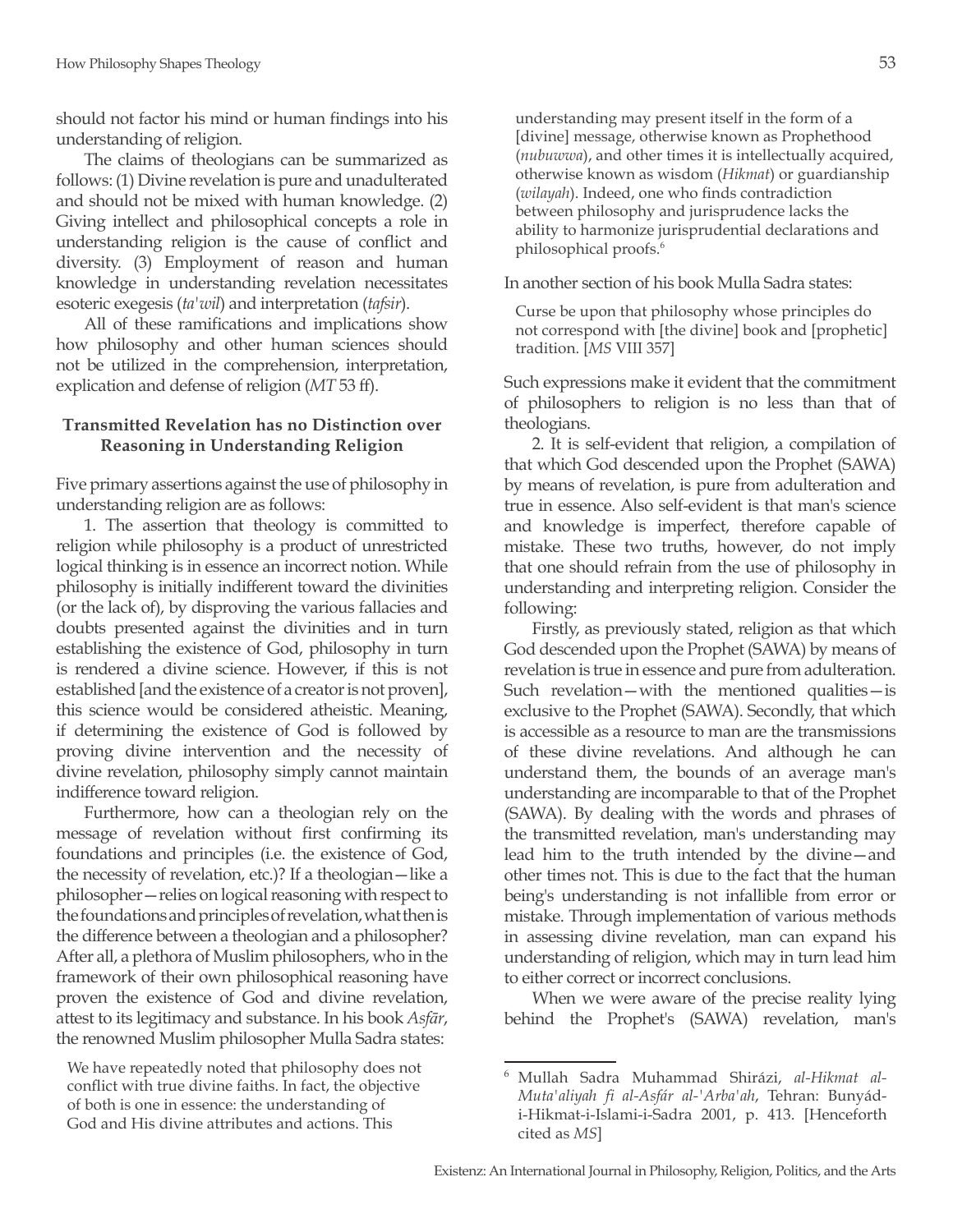independent knowledge and intellectual sciences would be deemed unnecessary and its implementation would be considered incorrect. However, when he is unable to directly access the core reality of religion, a natural byproduct of his understanding would be such errors. Bearing this in mind, what advantage does transmitted revelation hold over logical reasoning? Both methods are prone to mistake, and therefore, bear no advantage over the other. Furthermore, no reason exists for why these two sciences should be separated from the other. In conclusion, we can safely say that legitimate logical reasoning is just as credible a resource as divine scripture and tradition.

3. If we consider theology and the divinities sciences which by means of transmitted revelation discuss the existence of God, the afterlife, and the necessity of divine revelation; and narrations, as previously noted, depend man's understanding of that which was revealed to the Prophet (SAWA), then it can be said that theology and the divinities are sciences primarily shaped by philosophy. Therefore, the foundations and principles of the divinities including, but not limited to the existence of God and the necessity of divine revelation can only be proven through logic and philosophical reasoning. Understanding transmitted revelation and making use of them generally depends on a series of rules and regulations including: linguistics, hermeneutics, theoretical linguistics, and philosophical semantics. This is what the author means by using philosophy to shape the divine sciences.

4. It is true that a person who intends to explicate and interpret (on religious issues) must endeavor to remove any prejudices and any incorrect subjective mental interference, however, the possibility of emptying the mind of all prejudices is doubtful. Secondly, why is it that philosophical principles and intellectual perceptions pertaining to God's existence and His divine attributes are valid, and it is not necessary for the mind to clear itself from them, however, it is necessary to for the mind to be cleared from all other definite intellectual principles? Furthermore, does the rejection of knowledge acquired by means of reason and spiritual unveilings in the process of attaining a correct and precise understanding of revelation help in a pure an unaltered understanding of religion?

5. One of the arguments of those who oppose the use of philosophy in understanding religion is that it would necessitate divergence and dispersion of viewpoints (pertaining to religious matters). They are of the belief that the method of guarding against this divergence is to directly analyze prophetic teachings. I have already replied briefly to this argument and will now add a more detailed explanation.

First, some authors caution that we should not confuse revelation itself (that which is with a prophet) with its transmittal (that which has reached mankind).<sup>7</sup> Mankind only has direct access to the transmittal of revelation, not revelation itself. Therefore, we shall still encounter the problem of human comprehension of the transmitted revelation, which is not infallible. The possibility of human error in direct comprehension of transmitted revelation is not one that will cease. We will not be able to eliminate this possibility by removing philosophy from the process of comprehending transmitted revelation.

Secondly, the claimants of the aforementioned, who have used direct reference to revelation as the source of understanding religion [correctly] have been unable to restrain divergence of opinion. This is perhaps the kind of difference renowned traditionalists and theologians such as Shaykh Saduq and Shaykh Mufid had with each other. They both would establish their own views and disprove the views of the other by utilizing traditions as the primary source for their claims. These two distinguished scholars differed with regards to issues such as divine will, destiny and predestination, the soul and spirit and other similar issues. An example of this is that Shaykh Mufid counters Shaykh Saduq's arguments pertaining to divine will and deemed Saduq's understanding of the matter self-contradictory. He brings the following as evidence for his claim:

He [Shaykh Saduq] has limited himself to the apparent [or literal] meaning of the traditions and has failed to contemplate over them so that through it he may be able to distinguish between truth and falsehood.<sup>8</sup>

Such divergence of views demonstrates that even direct reference to transmitted revelation shall not be able to solve the dilemma of differing viewpoints. There is no escape from differing viewpoints, for we have no access to the reality of revelation in the manner it is with the Prophet (SAWA). Individual comprehension shall ever be a medium of acquiring this reality. Thus, we can conclude that both the human reason and the transmitted revelation can be utilized in the

<sup>7</sup> 'Abdullah Jawadi Amuli, *Manzilat-i-Aql dar Hindeseh-i-Ma'rifat-i-Dini*, Qum: Isrá' Publication House 2007, p. 198.

<sup>8</sup> Shaykh Mufid Muhammad Nu'man, *Tashih al-Etiqádát al-Imamiyyah*, Beyrut: Dar al-Mufid 1993, p. 49.